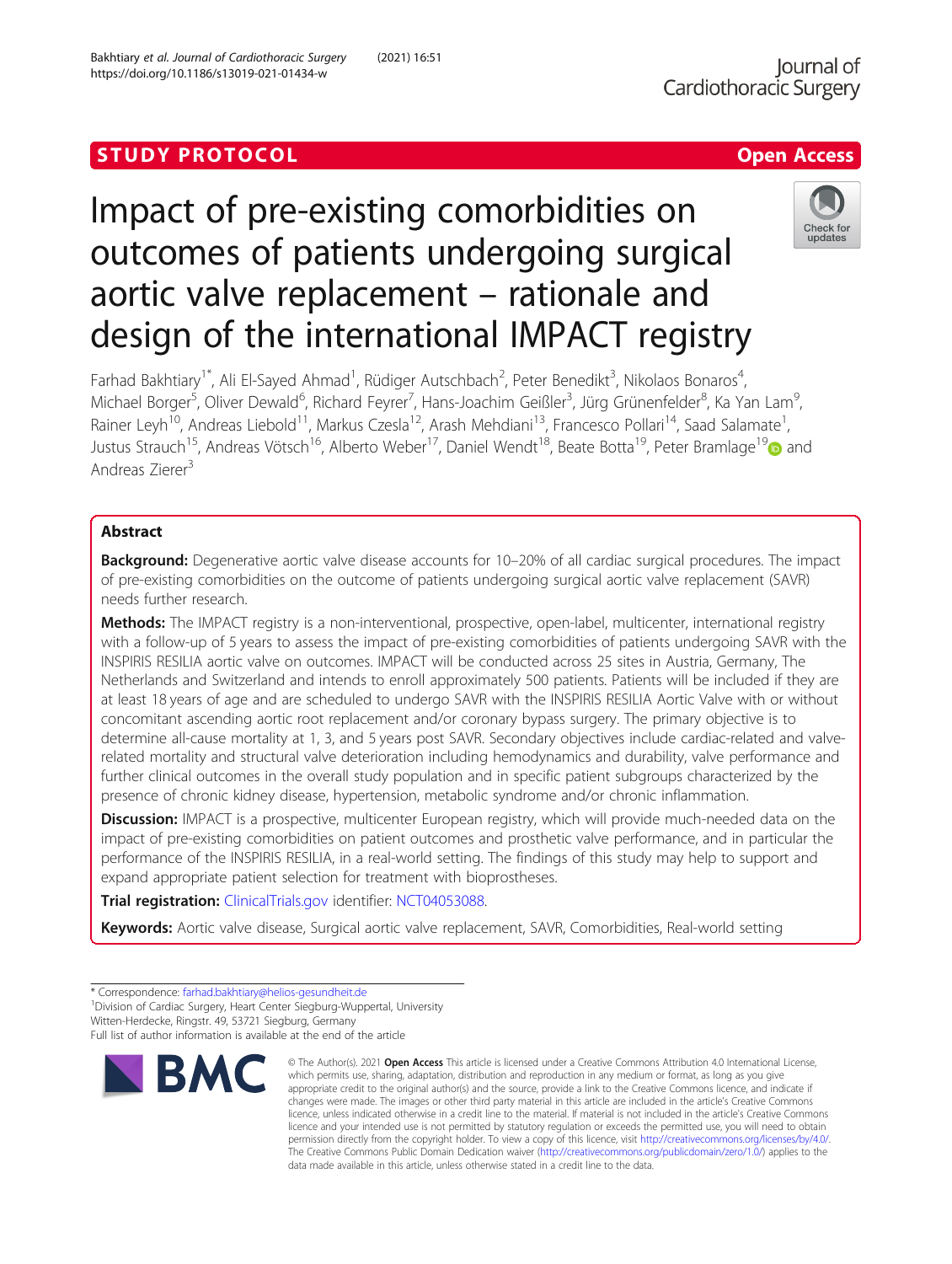### Background

Degenerative aortic valve disease (DAVD) is a condition that leads to deterioration of the heart valves and is an emerging health problem with broad consequences for the patient and the healthcare system alike [\[1](#page-6-0)]. Treatment for DAVD is either transcatheter aortic valve implantation (TAVI) or surgical aortic valve replacement (SAVR) with either mechanical or bioprosthetic valves [[2\]](#page-6-0).

Within this context, it is known that risk factors, like diabetes, low-density lipoprotein (LDL) cholesterol, hypertension and smoking, increase the likelihood of developing DAVD [\[3](#page-6-0)]. It is also clear that some treatments, like SAVR or TAVI, confer risk for direct postoperative complications, such as the development of acute kidney injury, which may affect patient survival  $[4, 5]$  $[4, 5]$  $[4, 5]$  $[4, 5]$ . But the impact of pre-existing comorbidities on the outcome of patients undergoing SAVR is less clear. Not only are comorbidities associated with surgical complications, but they also impact on the quality of the patient's recovery and their long-term functional recovery after surgery [\[6](#page-6-0)]. A study to determine the impact of comorbid illness on mortality outcomes after cardiac surgery has shown that diabetes, vascular disease, chronic obstructive pulmonary disease (COPD), peptic ulcer disease and renal failure significantly increase the risk of death after coronary artery bypass grafting (CABG) [[7](#page-6-0)]. Another recent study has shown that comorbidity, as measured by the Charleston comorbidity index (CCI), is an independent risk factor for both 1- and 3-year mortality in patients undergoing SAVR  $[8]$  $[8]$ . While more work is needed to establish which comorbidities will impact on the outcome of SAVR, there are certain known comorbidities that are very likely to have a negative impact on the outcome of SAVR – these include renal dysfunction, pulmonary hypertension and diabetes [\[9](#page-6-0)–[11](#page-7-0)]. Thourani et al conducted a large-scale study to determine the impact of renal dysfunction – ranging from mild renal dysfunction (glomerular filtration rate [GFR] 60–90 mL/ min) to severe renal dysfunction (GFR 15–30 mL/min) – on SAVR and concluded that the presence of preexisting renal dysfunction is associated with poor prognosis. Furthermore, the more severe the renal dysfunction, the worse the outcome post-SAVR [[10\]](#page-6-0). The impact of diabetes, however, warrants further investigation. Diabetes is typically associated with worse outcomes after surgery [\[11](#page-7-0), [12](#page-7-0)]. Surprisingly, however, a study of patients with and without type 2 diabetes mellitus (T2DM) undergoing either TAVI or SAVR suggested that the prognosis of patients with T2DM was not different to non-diabetic patients [\[13](#page-7-0)].

While mechanical valves have been the mainstay of SAVR, the use of bioprostheses for the surgical treatment of valve diseases has increased considerably over the last decade [[14](#page-7-0)]. They were introduced to improve the hemodynamic performance of the valves and to reduce the risk of structural valve deterioration (SVD) [[15\]](#page-7-0). This was accompanied by improvements of tissue preservation technologies, which resulted in a reduction of intracellular calcium infiltration, stiffening and weakening of the tissues. There is, however, still a lack of data on the impact of patients' predisposing risk factors such as chronic kidney disease (CKD) [\[16](#page-7-0)] diabetes and the metabolic syndrome (MS) [[17](#page-7-0)] and age. However, literature on this topic is scattered and data are scarce.

Bioprosthetic valve durability cannot, therefore, be generalized as it is influenced by the type and design of the implanted prosthetic valve, and the particular physiology of the patient. To better understand the impact of pre-existing comorbidities on the outcome of SAVR using bioprosthetic valves, we developed a multicenter registry to gather long-term follow-up data on patients implanted with the INSPIRIS RESILIA aortic valve concerning SVD and valve performance, with a particular focus on patients with pre-existing chronic kidney disease, diabetes, hypertension, metabolic syndrome or chronic inflammation. Information from this study will enable clinicians to make informed decisions regarding the use of SAVR in comorbid patients.

#### Methods/design

The IMPACT registry is a non-interventional, prospective, open-label, multicenter, international registry with a follow-up of 5 years to assess the impact of pre-existing comorbidities on outcomes of patients undergoing surgical aortic valve replacement (SAVR) with the INSPIRIS RESILIA aortic valve (Edwards Lifesciences). An estimated 500 patients will be enrolled across 25 sites in Germany, Austria, the Netherlands and Switzerland, with a mean of 20 patients per site enrolled over a 12 month period. Site selection is based on recommendations of the steering committee and on the site's prior SAVR experience. The registry will be conducted in accordance with the European Medical Device Regulation (Regulation (EU) 2017/745 of 5 April 2017) and ISO 14155:2011. Patients will need to provide written, informed consent prior to enrolment.

#### The valve

The INSPIRIS RESILIA aortic valve, is a stented trileaflet valve comprised of RESILIA bovine pericardial tissue that is mounted on a flexible frame. The valve is stored under dry packaging conditions and consequently does not require rinsing prior to implantation. RESILIA tissue is the result of a technology that incorporates a stablecapping anticalcification process permanently blocking residual aldehyde groups that are known to bind with calcium. It also includes tissue preservation with glycerol, which replaces the traditional storage in liquid-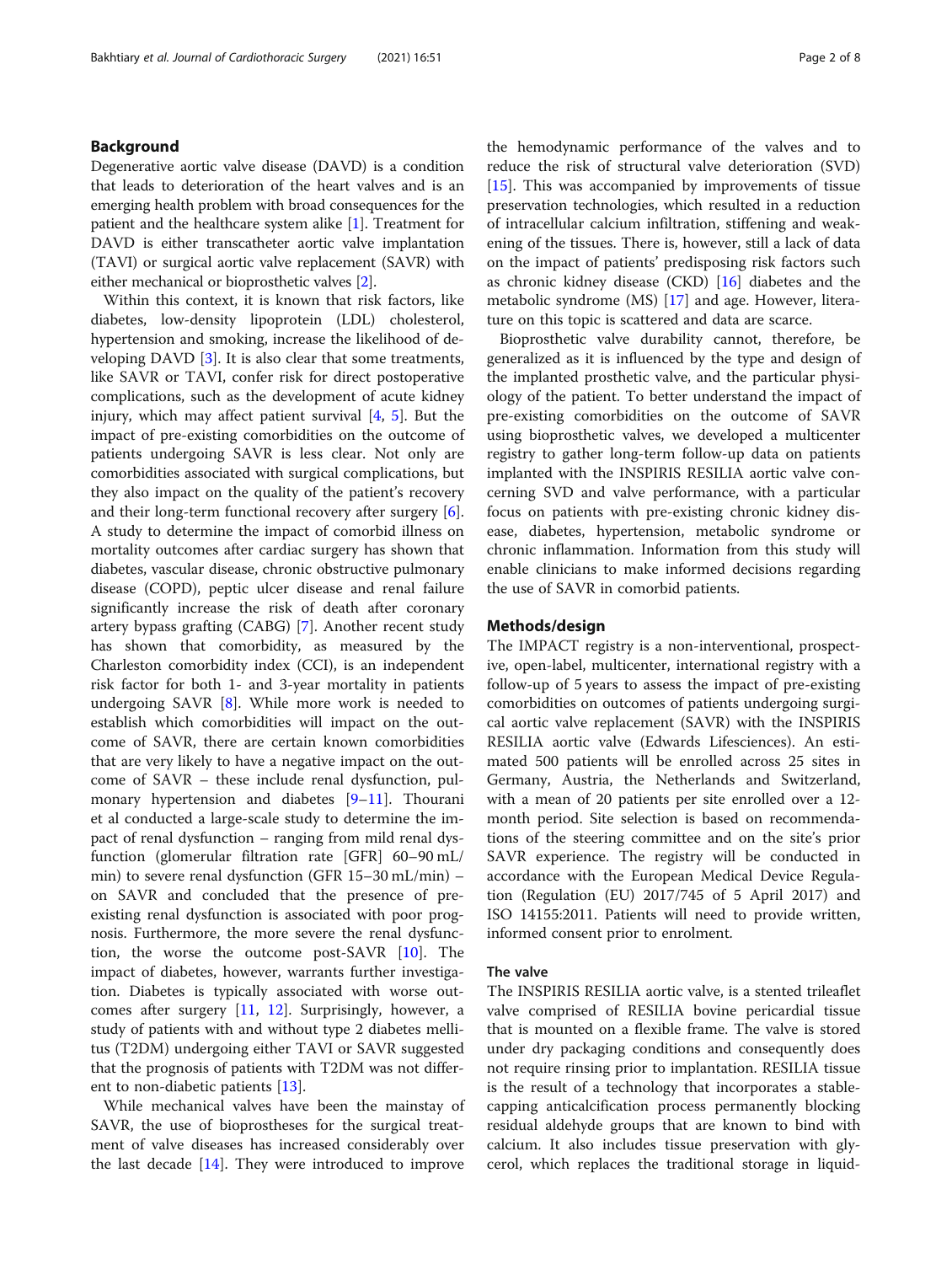based solutions such as glutaraldehyde. As such leaflet calcification and hemodynamic performance is improved [ $18$ ]. The frame is designed to be compliant at the orifice as well as at the commissures. The wireform is made of a corrosion-resistant cobalt-chromium alloy to improve spring efficiency and fatigue-resistance and is covered with a polyester fabric. Finally, VFit technology, which includes fluoroscopically visible size markers and an expansion zone, eases potential future valve-in-valve (ViV) procedures.

### Patients

Patients over the age of 18 years undergoing SAVR and receiving the INSPIRIS RESILIA Aortic Valve will be enrolled on a consecutive basis. In addition to the applicable criteria of the device Instructions for Use (IFU), the registry inclusion criteria stipulate that patients have an aortic valve vitium and require aortic valve replacement, and are scheduled to undergo SAVR using the INSPIRIS RESILIA aortic valve with or without concomitant ascending aortic root replacement and/or coronary bypass surgery. Patients are scheduled to attend yearly followup visits on site for up to five years.

Patients will be excluded if they have active endocarditis or myocarditis, or had endocarditis or myocarditis within three months prior to the scheduled SAVR, if valve implantation is not possible in accordance with the device IFU, the patient has a life expectancy of less than 12 months for any reason, or the patient is pregnant at the time of the surgery.

#### **Objectives**

The primary objective of the study is to determine allcause mortality at 1, 3, and 5 years after SAVR (Table [1](#page-3-0)). The secondary objectives are designed to assess the study population mortality, hemodynamics and durability of the prosthetic valve, and clinical outcomes. Study population mortality is defined as all-cause, cardiac- and valve-related mortality in the overall study population and in the following patient subgroups at all time points: patients with chronic kidney disease, diabetes, hypertension, metabolic syndrome and chronic inflammation. Assessment of hemodynamics and durability will include the hemodynamic performance of the INSPIRIS RESI LIA aortic valve in the overall study population and stratified according to the different patient subgroups including patient prosthesis mismatch (PPM) including maximum (Pmax) and mean (Pmean) pressure gradient across the valve, velocity time integral (VTI), prosthesis opening area (EOA), left ventricular ejection fraction (LVEF) and paravalvular leak (PVL); severe hemodynamic SVD following Salaun [[19](#page-7-0)]; and potential valve-in-valve (ViV) procedures and clinical outcome including follow-up. Clinical outcomes will be assessed in the overall study population and, in addition, will be stratified across the following patient subgroups: New York Heart Association (NYHA) functional class compared to baseline, freedom from valve-related rehospitalization, new pacemaker implant and freedom from valve-related complications. Exploratory safety endpoints are presented in Table [1.](#page-3-0)

### Data collection

The clinical outcome data collected will be based on the site's standards of care for SAVR. The collected data will include medical history, physical assessments, safety parameters, electrocardiogram (ECG), laboratory results and transthoracic/transesophageal echocardiography (Table [2](#page-4-0)). Data will be captured by an electronic case report form (eCRF; Software for Trials Europe GmbH, Berlin, Germany) and data will be checked automatically for plausibility and completeness.

#### Echocardiography core lab

Digital imaging and communication in medicine (DICOM) files of the echocardiograms generated at years 1 and 5 will be collected for analysis by the Echo Core Laboratory to ensure unbiased and consistent analysis of the diagnostic data and, by using serial echocardiographic studies conducted on the same patient, for evaluating changes in patient status over the course of the registry.

#### Monitoring

Physicians/surgeons and study personnel are required to make themselves familiar with the registry protocol, eCRF, requirements and procedures. Approximately 20% of sites will be selected at random and monitored. In these centers, source data verification will be performed for all patients.

#### Statistical analysis

The study sample size was determined based on feasibility considerations. Furthermore, 95% confidence intervals (CIs) for the primary endpoint at different event rates were determined and taken as a basis for the final sample size. It was estimated, from the COMMENCE Trial dataset where all-cause mortality was determined to be 1.2% at year 1 and 2.0% at year 2 [\[20](#page-7-0)], that 500 patients will arrive at a 95% confidence interval (CI) of  $\pm$ 0.87 for a 1% observed event rate and  $\pm$  1.50 for a 3% observed event rate.

Statistical analyses will be performed for the total study population and for the subgroups defined by baseline comorbidities if applicable. Continuous variables will be presented as mean ± standard deviation (SD) or as median with interquartile range (IQR), and categorical variables (e.g., gender) will be reported as frequencies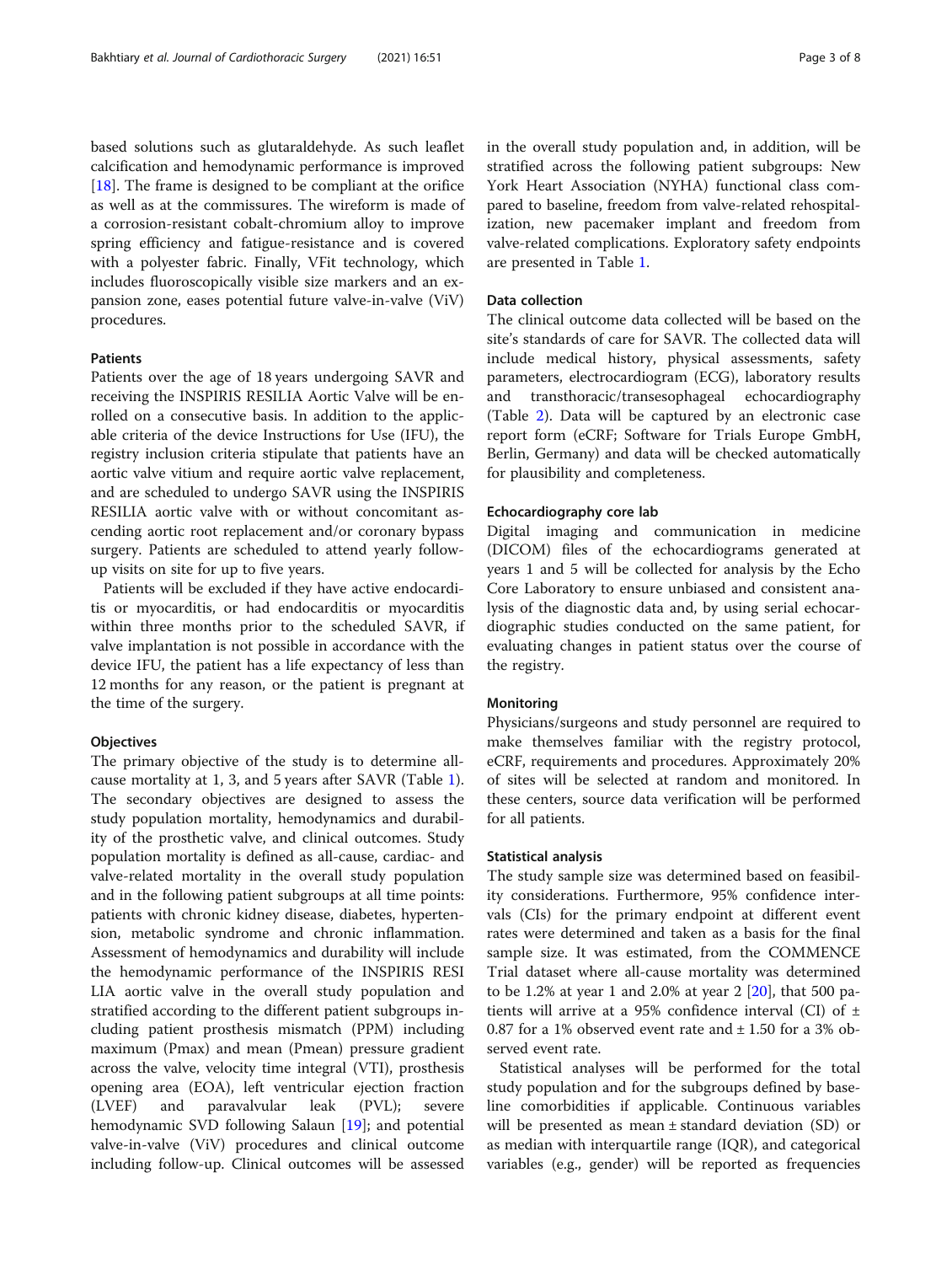#### <span id="page-3-0"></span>Table 1 Registry objectives

| Primary objectives      | To determine all-cause mortality 1, 3, and 5 years after surgery                                                                                                                                                                                                                                                                                                                                                         |  |  |  |  |
|-------------------------|--------------------------------------------------------------------------------------------------------------------------------------------------------------------------------------------------------------------------------------------------------------------------------------------------------------------------------------------------------------------------------------------------------------------------|--|--|--|--|
| Secondary<br>objectives | <b>Mortality</b>                                                                                                                                                                                                                                                                                                                                                                                                         |  |  |  |  |
|                         | To determine all-cause, cardiac- and valve-related mortality in the overall study population and in different patient subgroups<br>at all timepoints:                                                                                                                                                                                                                                                                    |  |  |  |  |
|                         | • Chronic kidney disease                                                                                                                                                                                                                                                                                                                                                                                                 |  |  |  |  |
|                         | • Diabetes                                                                                                                                                                                                                                                                                                                                                                                                               |  |  |  |  |
|                         | • Hypertension                                                                                                                                                                                                                                                                                                                                                                                                           |  |  |  |  |
|                         | • Metabolic syndrome                                                                                                                                                                                                                                                                                                                                                                                                     |  |  |  |  |
|                         | • Chronic inflammation                                                                                                                                                                                                                                                                                                                                                                                                   |  |  |  |  |
|                         | Hemodynamic performance and durability                                                                                                                                                                                                                                                                                                                                                                                   |  |  |  |  |
|                         | · Hemodynamic performance of the INSPIRIS RESILIA Aortic Valve™ in the overall study population and stratified according to<br>the different patient subgroups including patient prosthesis mismatch (PPM) including maximum (Pmax) and mean (Pmean)<br>pressure gradient across the valve, Velocity Time Integral (VTI), Prosthesis Opening Area (EOA), Left Ventricular ejection<br>fraction (LVEF), Paravalvular Leak |  |  |  |  |
|                         | · Severe hemodynamic structural valve deterioration (SVD) following Salaun [19]                                                                                                                                                                                                                                                                                                                                          |  |  |  |  |
|                         | • Description of potential ViV procedures* and clinical outcome including follow-up                                                                                                                                                                                                                                                                                                                                      |  |  |  |  |
|                         | <b>Clinical outcomes</b> (overall study population and stratified according to the different patient subgroups)                                                                                                                                                                                                                                                                                                          |  |  |  |  |
|                         | • NYHA functional class compared to baseline                                                                                                                                                                                                                                                                                                                                                                             |  |  |  |  |
|                         | · Freedom from valve-related rehospitalization                                                                                                                                                                                                                                                                                                                                                                           |  |  |  |  |
|                         | • New pacemaker implantation                                                                                                                                                                                                                                                                                                                                                                                             |  |  |  |  |
|                         | · Freedom from valve-related complications                                                                                                                                                                                                                                                                                                                                                                               |  |  |  |  |
| <b>Exploratory</b>      | Safety (defined according to VARC-2)                                                                                                                                                                                                                                                                                                                                                                                     |  |  |  |  |
| endpoints               | $\cdot$ SVD                                                                                                                                                                                                                                                                                                                                                                                                              |  |  |  |  |
|                         | • Non-structural valve deterioration                                                                                                                                                                                                                                                                                                                                                                                     |  |  |  |  |
|                         | · Thromboembolic events (e.g., stroke)                                                                                                                                                                                                                                                                                                                                                                                   |  |  |  |  |
|                         | • Valve thrombosis                                                                                                                                                                                                                                                                                                                                                                                                       |  |  |  |  |
|                         | • All bleeding/hemorrhage                                                                                                                                                                                                                                                                                                                                                                                                |  |  |  |  |
|                         | • Major bleeding/hemorrhage                                                                                                                                                                                                                                                                                                                                                                                              |  |  |  |  |
|                         | • All paravalvular leakage                                                                                                                                                                                                                                                                                                                                                                                               |  |  |  |  |
|                         | • Endocarditis                                                                                                                                                                                                                                                                                                                                                                                                           |  |  |  |  |
|                         | • All-cause mortality                                                                                                                                                                                                                                                                                                                                                                                                    |  |  |  |  |
|                         | • Cardiac-related mortality                                                                                                                                                                                                                                                                                                                                                                                              |  |  |  |  |
|                         | • Valve-related mortality                                                                                                                                                                                                                                                                                                                                                                                                |  |  |  |  |
|                         | • Re-intervention                                                                                                                                                                                                                                                                                                                                                                                                        |  |  |  |  |
|                         | • Conduction disturbances                                                                                                                                                                                                                                                                                                                                                                                                |  |  |  |  |

Legend: NYHA, New York Heart Association; SVD, structural valve degeneration; VARC, Valve Academic Research Consortium; ViV, valve-in-valve. \*Valve-in-valve procedures include both transcatheter aortic valve implantations (TAVI) in surgical aortic valve replacements (SAVR) and SAVR in SAVR replacements

and percentages. The Kolmogorov-Smirnov test will be used to test for normal distribution. Accordingly, comparisons will be performed using Student's t-test or Mann-Whitney U test for continuous variables. The Chi-Square or Fisher exact test will be used for categorical variables. Linearized rates and actuarial probability statistics may be used where appropriate for adverse event reporting. Kaplan-Meier analyses will be performed for survival and safety outcomes. All statistical analyses will be performed using IBM SPSS Statistics version 24 (IBM, Armonk, New York) or R Core Team

([https://www.R-project.org/\)](https://www.r-project.org/), with a *p*-value of  $< 0.05$ considered statistically significant.

# **Discussion**

The IMPACT registry has been designed to provide prospectively collected data that can be used to elucidate the benefits and risks of the surgical implantation of INSPIRIS RESILIA in patients with pre-existing comorbidities, as well as the long-term hemodynamic performance and durability of the valve in these patients. The findings of this registry will provide much-needed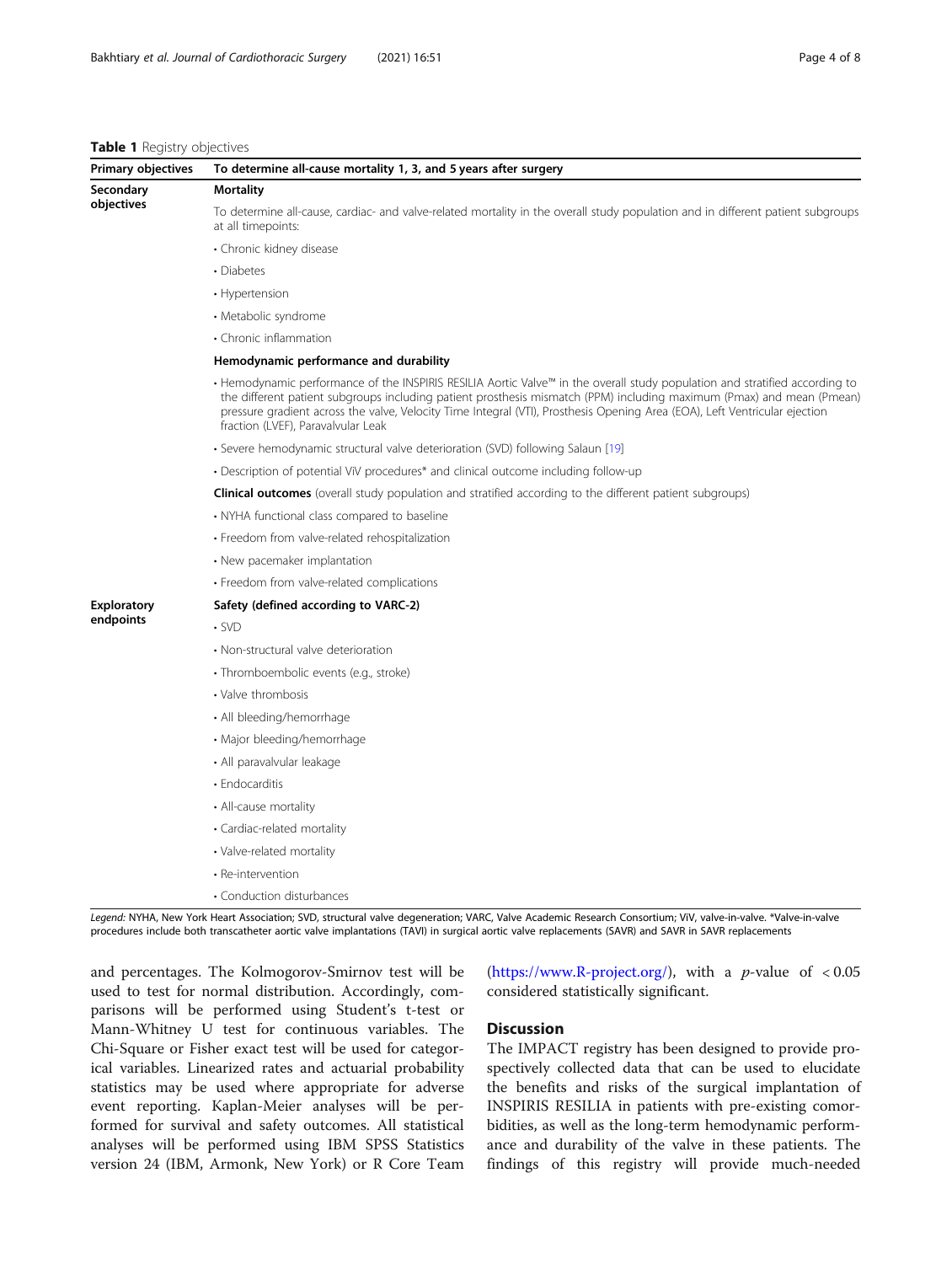|                                     | Screening/baseline | Surgery | Discharge | Year 1 | Year 3   | Year 5 |
|-------------------------------------|--------------------|---------|-----------|--------|----------|--------|
| Medical history <sup>1</sup>        | X.                 |         |           |        |          |        |
| Physical examination <sup>2</sup>   | Χ                  |         | $\times$  | Χ      | X        | X      |
| ECG (12-lead)                       | $\times$           |         | $\times$  | Χ      | X        | X      |
| Echocardiogram (TTE)                | Χ                  |         | $\times$  | Χ      | X        | Χ      |
| Core Lab echo                       |                    |         |           | X      |          | X      |
| NYHA class/CCS angina class         | X                  |         |           | X      | X        | X      |
| Medications                         | X                  |         | $\times$  | X      | X        | X      |
| Procedural information              |                    | X       |           |        |          |        |
| Aetiology                           |                    | X       |           |        |          |        |
| SAE reporting                       |                    | X       | $\times$  | X      | $\times$ | X      |
| Discharge data                      |                    |         | $\times$  |        |          |        |
| Rehospitalization data <sup>3</sup> |                    |         |           | X      | X        | X      |
| Return to work                      |                    |         |           | Χ      | X        | Χ      |

#### <span id="page-4-0"></span>Table 2 Data collection schedule

<sup>1</sup>Includes cardiovascular and non-cardiovascular conditions, prior cardiac interventions and surgeries

<sup>2</sup>Physical examination, includes height, weight and vital signs (blood pressure and heart rate)

<sup>3</sup>Includes re-interventions, potential ViV procedures

Legend: CCS, Canadian Cardiovascular Society; ECG, electrocardiogram; NYHA, New York Heart Association; SAE, serious adverse event(s); TTE,

transthoracic echocardiogram

information on the impact of bioprosthetic valves in patients with concomitant morbidities.

#### Comorbidities

The age of the global population is steadily increasing [\[21\]](#page-7-0), which also means that the risk of DAVD is rising [\[22](#page-7-0)]. Increasing age also increases the likelihood of patients having additional comorbidities and it is these pre-existing comorbidities in patients undergoing surgery that affect the risk of serious complications [\[23](#page-7-0)–[25](#page-7-0)]. It is known that comorbidities are an independent risk factor for both 1- and 3-year mortality in patients undergoing SAVR [\[8](#page-6-0)], but there is limited data on which specific comorbidities impact this risk. There is a trend for patients with comorbidities to undergo TAVI in preference to SAVR to mitigate the risk of treatment [\[26](#page-7-0)]. As such, there is a clear need to determine whether pre-existing comorbidities impact on patient outcomes or prosthetic valve performance after SAVR in a realworld setting and, if so, which comorbidities are of paramount concern. The aim of this registry is to provide this much-needed information as it will allow clinicians to make research-backed, informed decisions about which patients may benefit from treatment with SAVR.

#### Determinants and surrogates of valve failure

The overall aim of bioprosthetic valves is to provide uncompromised hemodynamic function, which is durable for many years, with no evidence of structural degeneration necessitating valve replacement, ViV interventions or death [[27,](#page-7-0) [28](#page-7-0)]. For this current registry, the definition of SVD provided by Salaun [\[19\]](#page-7-0) has been adopted as a surrogate for valve degeneration because it incorporates terminology proposed by both Dvir [[29](#page-7-0)] and Capodanno [\[30](#page-7-0)] and was compatible with the definition used by Pibarot et al. [\[31\]](#page-7-0). We will, however, aim to capture the components of the other definitions such that these can be also be compared.

#### IMPACT in perspective

Two ongoing registries – RESILIENCE and INDURE [[31,](#page-7-0) [32\]](#page-7-0) – will assess the long-term performance and structural integrity of bioprosthetic valves using the RESILIA tissue in younger patients. A comparison of these studies with the IMPACT registry is shown in Table [3.](#page-5-0) IMPACT, INDURE and RESILIENCE are all prospective studies and include patients receiving either the INSPIRIS RESILIA valve (IMPACT and INDURE) or any valve bearing RESILIA tissue (RESILIENCE). Both the IMPACT and INDURE registries will follow patients from the time of surgery for up to 5 years, while RESILI ENCE pursues retrospective inclusion of patients with the first visit being 5-years after surgical intervention and a prospective follow-up (up to year 11 post implant). The patient populations for the studies are different, with IMPACT being the only study to focus on patients with pre-existing comorbidities, including chronic kidney disease, diabetes, hypertension, metabolic syndrome and inflammation. The outcomes of the three studies are varied. IMPACT assesses all-cause mortality at years 1, 3 and 5 post-surgery; INDURE measures time-related valve safety at 1-year, SVD defined according to Salaun [[19\]](#page-7-0) using a CoreLab and clinical outcomes; and RESILIENCE focuses on the multi-slice computed tomography (MSCT) and echo-based (both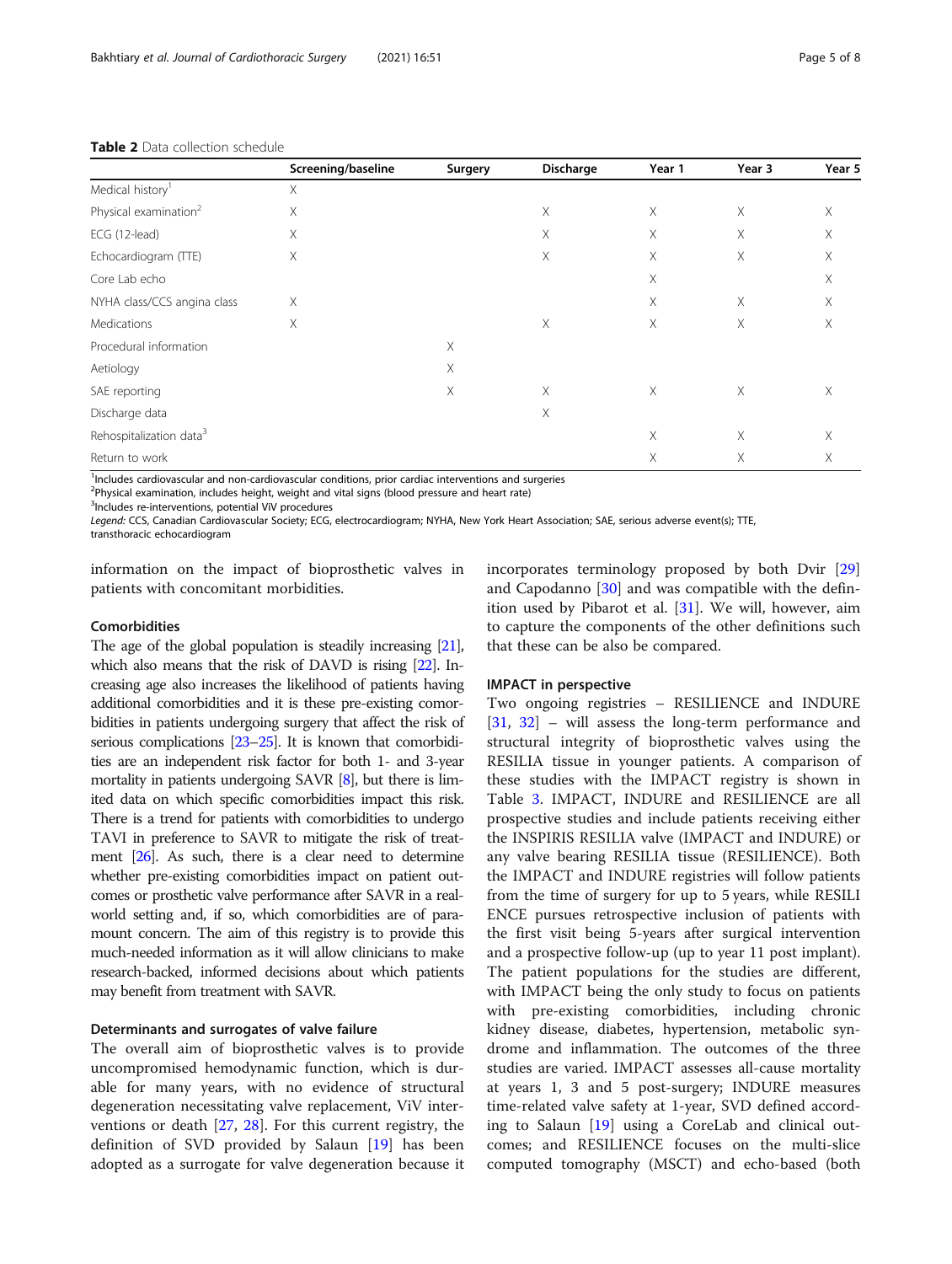#### <span id="page-5-0"></span>Table 3 IMPACT vs. INDURE vs. RESILIENCE

|                        | <b>IMPACT (NCT04053088)</b>                                                                                                                                                                                                                                         | <b>INDURE (NCT03666741)</b>                                                                                                                       | RESILIENCE (NCT03680040)                                                                                                                                                                                                                                    |
|------------------------|---------------------------------------------------------------------------------------------------------------------------------------------------------------------------------------------------------------------------------------------------------------------|---------------------------------------------------------------------------------------------------------------------------------------------------|-------------------------------------------------------------------------------------------------------------------------------------------------------------------------------------------------------------------------------------------------------------|
| Valve used             | <b>INSPIRIS valves</b>                                                                                                                                                                                                                                              | <b>INSPIRIS valves</b>                                                                                                                            | RESILIA tissue valves                                                                                                                                                                                                                                       |
| Design                 | Prospective                                                                                                                                                                                                                                                         | Prospective                                                                                                                                       | Retrospective inclusion, prospective follow-up                                                                                                                                                                                                              |
| Study Start<br>date    | 12 December 2019                                                                                                                                                                                                                                                    | 26 April 2019                                                                                                                                     | 5 November 2018                                                                                                                                                                                                                                             |
| Baseline               | Implantation                                                                                                                                                                                                                                                        | Implantation                                                                                                                                      | 5 years                                                                                                                                                                                                                                                     |
| Follow-up              | 5 years - projected completion 2026                                                                                                                                                                                                                                 | 5 years - projected completion<br>2025                                                                                                            | 6 years (from year 5 to year $11$ ) – projected<br>completion 2027                                                                                                                                                                                          |
| Subjects/<br>centers   | 500 subjects, ~ 25 centers (Austria, Germany,<br>The Netherlands and Switzerland), patients<br>$\geq$ 18 years at the time of their SAVR                                                                                                                            | 400 subjects, 20-25 centers (EU<br>and Canada), patients ≤60 years<br>at the time of their SAVR                                                   | 220 subjects, up to 15 centers (US and EU), patients<br>$\leq$ 65 years at the time of their SAVR                                                                                                                                                           |
| Objective              | Assess clinical outcomes in patients with pre-<br>existing comorbidities                                                                                                                                                                                            | Assess clinical outcomes                                                                                                                          | Time to valve failure due to valve degeneration<br>requiring re-intervention & early potential predictors<br>of valve durability                                                                                                                            |
| Primary<br>endpoints   | All-cause mortality at 1, 3 and 5 years after<br>SAVR                                                                                                                                                                                                               | Time-related valve safety at 1<br>year (VARC-2)                                                                                                   | Time to BVF due to SVD, defined as requiring re-<br>intervention (redo surgery or ViV), or confirmed valve                                                                                                                                                  |
|                        |                                                                                                                                                                                                                                                                     | Rate of severe SVD (stage 3<br>following Salaun [19]) at 5 years<br>(Echo CoreLab)                                                                | related death, according to Akin criteria [27]                                                                                                                                                                                                              |
| Secondary<br>endpoints | Mortality (all-cause, cardiac-related and valve-<br>related) in overall population and patient<br>subgroups<br>Hemodynamics and durability<br>Clinical outcomes (NYHA; freedom from<br>rehospitalization, new pacemaker implant<br>and valve-related complications) | Hemodynamics and durability<br>(Echo CoreLab)<br>Clinical outcomes (NYHA and<br>freedom from rehospitalization)<br>Quality-of-life (KCCQ & SF-12) | Early possible predictors of valve failure including<br>leaflet calcification and morphological/hemodynamic<br>valve degeneration:<br>- Valve leaflet calcification via CoreLab evaluated<br>MSCT (no contrast)<br>- Hemodynamic performance (Echo CoreLab) |

Legend: BVF, bioprosthetic valve failure; EU, European Union; KCCQ, Kansas City Cardiomyopathy Questionnaire; MSCT, multi-slice computed tomography; NYHA, New York Heart Association; SF-12, Short Form-12; SVD, structural valve degeneration; US, United States; VARC, Valve Academic Research Consortium; ViV, valve-in-valve

CoreLab) prediction of re-intervention or valve-related death. Projected completion dates are 2025 (INDURE), 2026 (IMPACT) and 2027 (RESILIENCE), respectively. The data from the IMPACT registry will complement the data derived from both INDURE and RESILIENCE.

#### Appreciation of the study design

IMPACT is a prospective, multicenter European registry, involving centers from Austria, Germany, The Netherlands and Switzerland. The multinational nature of this registry will increase the applicability of its findings to other European and international countries. Due to financial limitations, there is no control group with other types of bioprosthetic valves, making a comparison of valve types or valve generations impossible. However, long-term follow-up data with an assessment of patient outcomes and valve deterioration are scarce; an investigation into the impact of comorbid conditions in patients undergoing valve replacement is valuable and will enable the responsible use of this valve type in clinical practice. Furthermore, comparison between bioprosthetic valves and mechanical valves is beyond the scope of this registry. The multicenter design necessitated the establishment of a uniform assessment of SVD to be used over the 5-year follow-up. While five years is a considerable timespan for the study to judge mortality, it is also possible that early signs of valve deterioration may occur during this

timeframe. This study has been designed in such a way that, with appropriate financial support, it can be extended beyond the proposed 5-year follow-up should it be possible to achieve reasonable data completeness. Data completeness, however, can be challenging in these patients when the survival for patients aged ≥75 years post SAVR with a bioprosthesis is 6–7 years [[33\]](#page-7-0). It was not possible to establish an MCST CoreLab, as per the RESILIENCE trial, as this would have violated the non-interventional nature of the IMPACT registry and MSCT is not the standard-of-care for all sites used in this registry. Where MSCT is used in routine practice, this data is documented. Finally, the same INSPIRIS RESILIA valve will be used in all patients in the INDURE registry which will abolish any bias introduced by the use of different bioprosthetic valves.

## Conclusions

IMPACT is a prospective, multicenter European registry designed to provide much-needed data on the impact of pre-existing comorbidities on patient outcomes post SAVR and prosthetic valve performance, and in particular the performance of the INSPIRIS RESILIA, in a realworld setting. The findings of this study may help to support and expand appropriate patient selection for treatment with bioprostheses.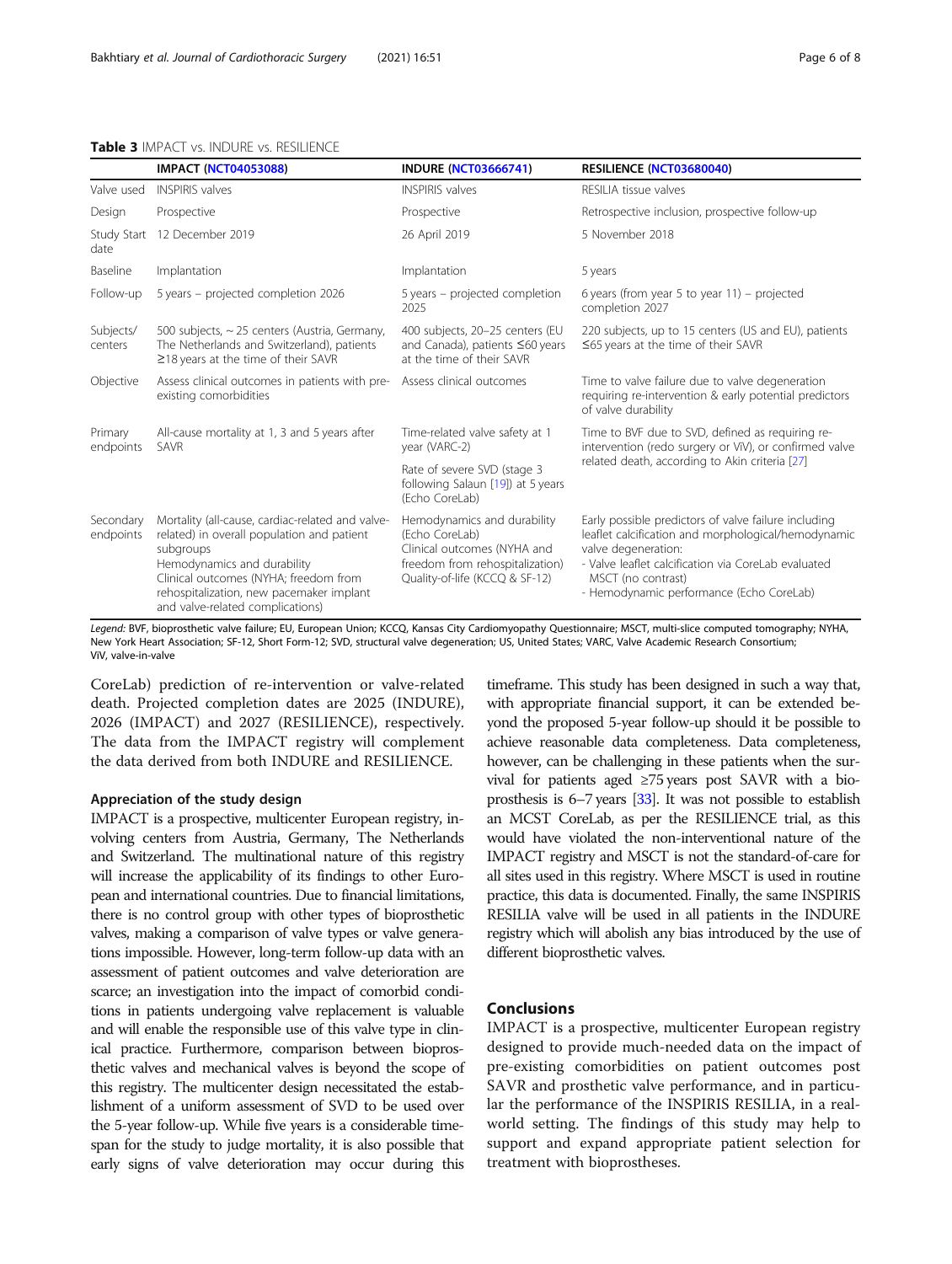#### <span id="page-6-0"></span>Abbreviations

DAVD: degenerative aortic valve disease; DICOM: digital imaging and communication in medicine; ECG: electrocardiogram; eCRF: electronic case report form; EOA: prosthesis opening area; IFU: Instructions for use; IQR: interquartile range; KCCQ: Kansas City Cardiomyopathy Questionnaire; LVEF: left ventricular ejection fraction; NYHA: New York Heart Association; PPM: patient prosthesis mismatch; PVL: paravalvular leakage; SAVR: surgical aortic valve replacement; SD: standard deviation; SF-12: Short Form-12 Health Survey; SVD: Structural valve degeneration; ViV: valve-in-valve; VTI: velocity time integral

#### Acknowledgements

Data are captured using the s4trials Software provided by Software for Trials Europe GmbH, Berlin, Germany.

#### Authors' contributions

FB, AESA, BB, PB and AZ were involved in the conception and design of the study. PB, FB, AESA and BB drafted the manuscript and all other authors revised the article for important intellectual content. All authors gave approval of the final version.

#### Funding

This work was supported with a research grant provided by Edwards Lifesciences (Nyon, Switzerland) to the sponsor Institute for Pharmacology and Preventive Medicine, Cloppenburg, Germany.

#### Availability of data and materials

Not applicable.

#### **Declarations**

#### Ethics approval and consent to participate

The registry will be conducted in accordance with the recommendations guiding physicians in biomedical research involving human subjects adopted by the 18th World Medical Assembly, Helsinki, Finland, 1964 and later versions and specific country regulations will be complied with. The registry will also be conducted in accordance with the European Medical Device Regulation (Regulation (EU) 2017/745 of 5 April 2017) and ISO 14155:2011. Ethic committee approval has been sought at all participating centers prior to patient enrolment. All patients are required to provide signed informed consent.

#### Consent for publication

Not applicable.

#### Competing interests

Farhad Bakhtiary has received lecture fees and/or research support from Edwards Lifesciences.

Ali El-Sayed Ahmad has nothing to disclose with regard to commercial support.

Rüdiger Autschbach has no conflict of interest to disclose.

Peter Benedikt has no conflict of interest to disclose.

Nikolaos Bonaros has received lecture fees and/or research support from Edwards Lifesciences.

Michael Borger has received lecture fees and/or research support from Edwards Lifesciences.

Oliver Dewald has no conflict of interest to disclose.

Richard Feyrer has received proctoring fees from Edwards Lifesciences. Hans-Joachim Geißler has no conflict of interest to disclose.

Jürg Grünenfelder has no conflict of interest to disclose.

Ka Yan Lam has not conflict of interest to disclose.

Rainer Leyh has no conflict of interest to disclose.

Andreas Liebold has received lecture and proctoring fees from Edwards Lifesciences.

Markus Czesla has no conflict of interest to disclose.

Arash Mehdiani has no conflict of interest to disclose.

Francesco Pollari has no conflict of interest to disclose.

Saad Salamate has no conflict of interest to disclose.

Justus Strauch has received research funding from Edwards Lifesciences. Andreas Vötsch has received lecture fees and is a proctor for Edwards Lifesciences.

Alberto Weber has no conflict of interest to disclose. Daniel Wendt has no conflict of interest to disclose.

Beate Botta: her institution has received research support from Edwards Lifesciences.

Peter Bramlage has received lecture fees and/or research support from Edwards Lifesciences.

Andreas Zierer has received lecture fees and/or research support from Edwards Lifesciences.

The institutions of these and those of the remaining authors representing study centers have received patient inclusion-based funding.

#### Author details

<sup>1</sup> Division of Cardiac Surgery, Heart Center Siegburg-Wuppertal, University Witten-Herdecke, Ringstr. 49, 53721 Siegburg, Germany. <sup>2</sup>University Hospital RWTH Aachen, Aachen, Germany. <sup>3</sup>Kepler University Hospital Linz, Linz; and Hospital Wels-Grieskirchen, Wels, Austria. <sup>4</sup>Medical University of Innsbruck, Innsbruck, Austria. <sup>5</sup>University Hospital Leipzig, Leipzig, Germany. <sup>6</sup>University Hospital Oldenburg, Oldenburg, Germany. <sup>7</sup>Bundeswehrzentralkrankenhaus, Koblenz, Germany. <sup>8</sup>Heart Clinic Hirslanden, Zurich, Switzerland. <sup>9</sup>Catharina Hospital Eindhoven, Eindhoven, The Netherlands. <sup>10</sup>University Hospital Wuerzburg, Wuerzburg, Germany. <sup>11</sup>University Hospital Ulm, Ulm, Germany.<br><sup>12</sup>Hospital Passau, Passau, Germany. <sup>13</sup>University Hospital Duesseldorf, Duesseldorf, Germany. 14Cardiac Surgery, Klinikum Nürnberg – Paracelsus Medical University, Nuremberg, Germany. 15University Hospital Bergmannsheil, Bochum, Germany. 16Department of Cardiovascular and Endovascular Surgery, Paracelsus Medical University, Salzburg, Austria. 17Heart Center Hirslanden, Zurich, Switzerland. 18Essen University Hospital, Essen, Germany. <sup>19</sup>Institute for Pharmacology and Preventive Medicine, Cloppenburg, Germany.

#### Received: 6 November 2020 Accepted: 16 March 2021 Published online: 25 March 2021

#### References

- 1. Goldbarg SH, Elmariah S, Miller MA, Fuster V. Insights into degenerative aortic valve disease. J Am Coll Cardiol. 2007;50(13):1205–13. [https://doi.org/1](https://doi.org/10.1016/j.jacc.2007.06.024) [0.1016/j.jacc.2007.06.024](https://doi.org/10.1016/j.jacc.2007.06.024).
- 2. Hu PP. TAVR and SAVR: current treatment of aortic stenosis. Clin Med Insights Cardiol. 2012;6:125–39. [https://doi.org/10.4137/CMC.S7540.](https://doi.org/10.4137/CMC.S7540)
- 3. Boon A, Cheriex E, Lodder J, Kessels F. Cardiac valve calcification: characteristics of patients with calcification of the mitral annulus or aortic valve. Heart. 1997;78(5):472–4. [https://doi.org/10.1136/hrt.78.5.472.](https://doi.org/10.1136/hrt.78.5.472)
- 4. Spadaccio C, Alkhamees K, Al-Attar N: Recent advances in aortic valve replacement. F1000Res 2019, 8.
- 5. Najjar M, Yerebakan H, Sorabella RA, Donovan DJ, Kossar AP, Sreekanth S, Kurlansky P, Borger MA, Argenziano M, Smith CR, George I. Acute kidney injury following surgical aortic valve replacement. J Card Surg. 2015;30(8): 631–9. [https://doi.org/10.1111/jocs.12586.](https://doi.org/10.1111/jocs.12586)
- 6. Myles PS. More than just morbidity and mortality quality of recovery and long-term functional recovery after surgery. Anaesthesia. 2020;75(Suppl 1): e143–50.
- 7. Clough RA, Leavitt BJ, Morton JR, Plume SK, Hernandez F, Nugent W, Lahey SJ, Ross CS, O'Connor GT. Group ftNNECDS: the effect of comorbid illness on mortality outcomes in cardiac surgery. Arch Surg. 2002;137(4):428–33. [https://doi.org/10.1001/archsurg.137.4.428.](https://doi.org/10.1001/archsurg.137.4.428)
- Pinon M, Paredes E, Acuna B, Raposeiras S, Casquero E, Ferrero A, Torres I, Legarra JJ, Pradas G, Barreiro-Morandeira F, et al. Frailty, disability and comorbidity: different domains lead to different effects after surgical aortic valve replacement in elderly patients. Interact Cardiovasc Thorac Surg. 2019; 29(3):371–7. <https://doi.org/10.1093/icvts/ivz093>.
- 9. Gutmann A, Kaier K, Reinecke H, Frankenstein L, Zirlik A, Bothe W, von Zur MC, Zehender M, Reinöhl J, Bode C, et al. Impact of pulmonary hypertension on in-hospital outcome after surgical or transcatheter aortic valve replacement. EuroIntervention. 2017;13(7):804–10. [https://doi.org/1](https://doi.org/10.4244/EIJ-D-16-00927) [0.4244/EIJ-D-16-00927](https://doi.org/10.4244/EIJ-D-16-00927).
- 10. Thourani VH, Keeling WB, Sarin EL, Guyton RA, Kilgo PD, Dara AB, Puskas JD, Chen EP, Cooper WA, Vega JD, Morris CD, Halkos ME, Lattouf OM. Impact of preoperative renal dysfunction on long-term survival for patients undergoing aortic valve replacement. Ann Thorac Surg. 2011;91(6):1798– 806; discussion 1806-1797. [https://doi.org/10.1016/j.athoracsur.2011.02.015.](https://doi.org/10.1016/j.athoracsur.2011.02.015)